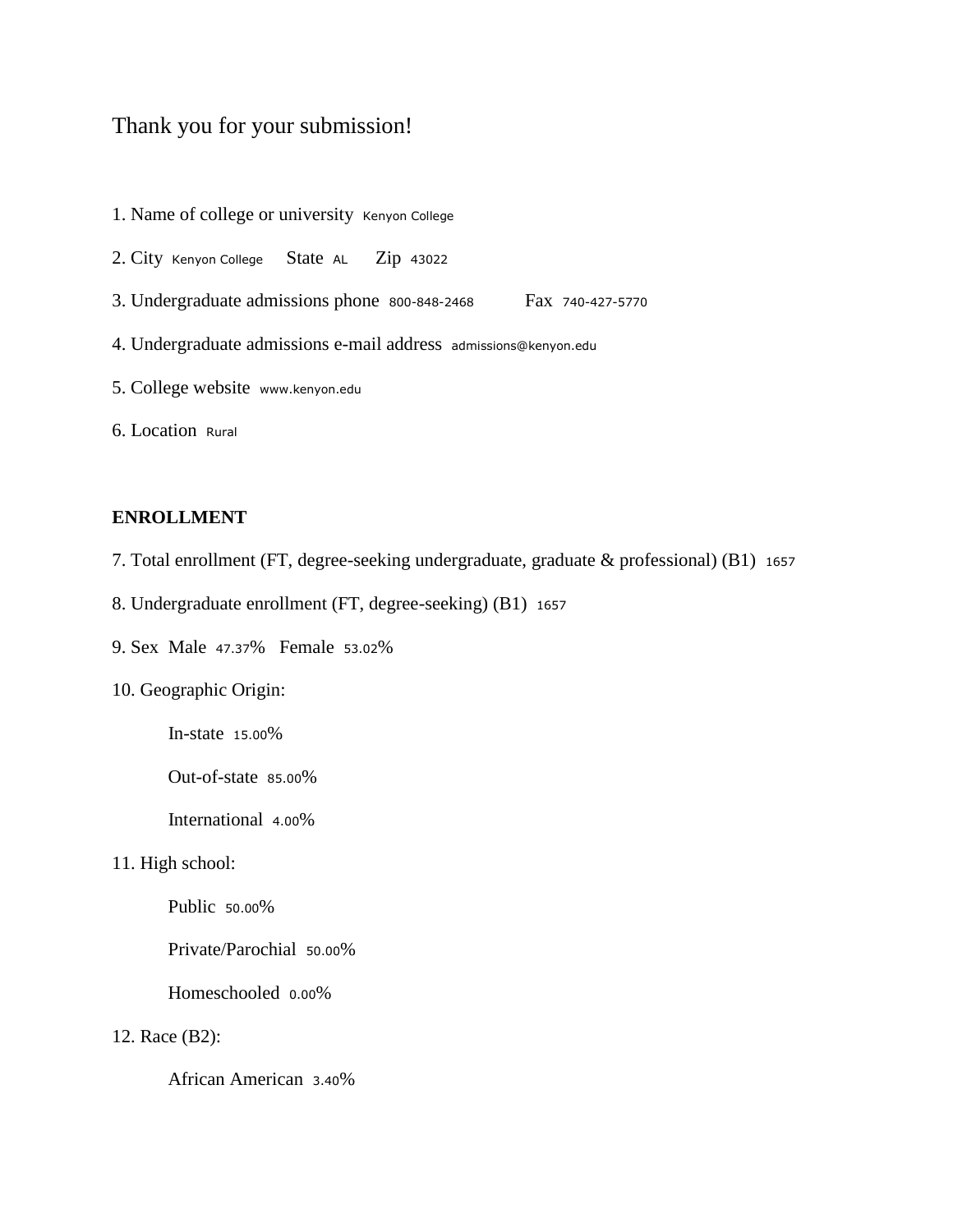Asian American 7.00%

Caucasian 77.04%

Hispanic 5.31% Competitive clubs are: ultimate frisbee, men & women's rugby, men & women's soccer & squash, fencing, archery, ice hockey, equestrian, ballroom dance.

Native America 1.03%

Nonresident Alien 4.22 %

Race and/or ethnicity unknown 2.20 %

13. Percentage of entering freshmen who return for their sophomore year (B22) 94.00%

14. Percentage of entering freshmen who graduate within six years (B11) 90.00%

15. Please indicate your policies regarding standardized tests (C8-A)

SAT I or ACT: Required

SAT Subject Tests: considerifsubmitted

If SAT Subject Tests are required, which ones?

16. Do you require students taking the ACT to take the optional Writing component? (C8-B) No

### **STATISTICS ON CURRENT FRESHMAN CLASS**

- 17. Number of first-time, first-year, degree-seeking applicants (C1) <sup>3947</sup>
- 18. Percentage admitted (C1) 36.00%
- 19. Percentage of admitted applicants who enrolled (Yield)(C1) 31.40%
- 20. High school class rank (C10): Percentage in:

Top Tenth 52.00%

Top Quarter 86.00%

21. Test score ranges of the middle 50 percent of all enrolled first-time freshmen (C9)

SAT critical reading  $25<sup>th</sup>$  percentile: 630,  $75<sup>th</sup>$  percentile: 730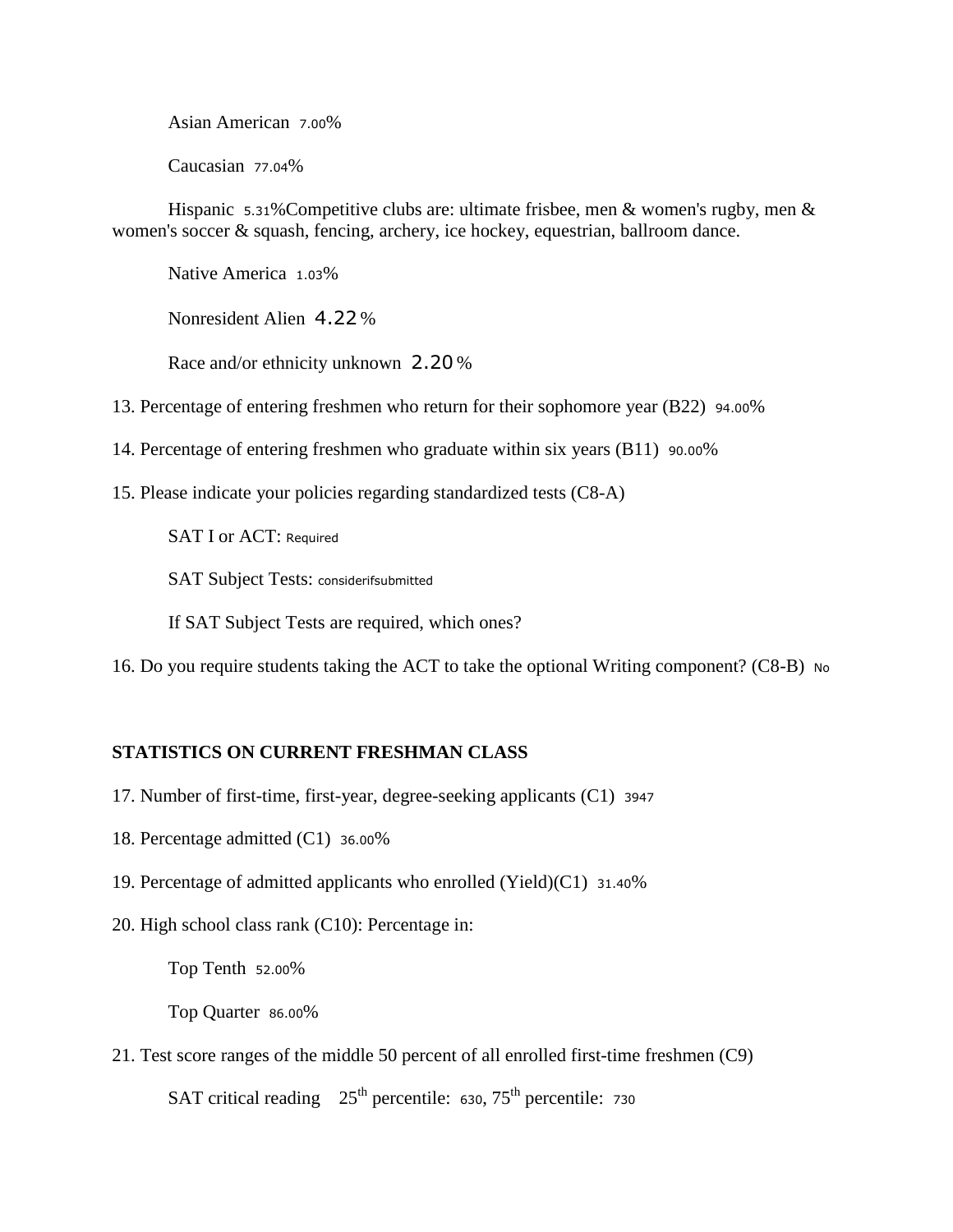|               | SAT math $25th$ percentile: 610, $75th$ percentile: 680              |  |
|---------------|----------------------------------------------------------------------|--|
|               | SAT writing $25th$ percentile: 630, 75 <sup>th</sup> percentile: 720 |  |
| ACT composite | $25th$ percentile: 0.00, $75th$ percentile: 0.00                     |  |

### **ADMISSIONS POLICIES**

- 22. Policy toward the Common Application: Use with own supplement
- 23. Does your institution have an application fee? (C13) Yes

What is the amount of the application fee? \$ 50

What is the application fee policy for students who apply online?

Same fee: No

Free: Yes

Reduced fee (provide amount): \$ <sup>50</sup>

24. Does your institution have an application closing date? (C14) Yes

Please indicate application deadlines for:

Early Decision (C21) 2013-11-15

Early Action (C22) 0000-00-00

Regular Admissions (C14) 2014-01-15

Rolling Admissions (C14) 0000-00-00

Financial Aid 2013-02-15

Housing 2013-01-15

25. When do you notify admitted applicants (C16)

Rolling 0000-00-00

Early decision/action 2012-12-15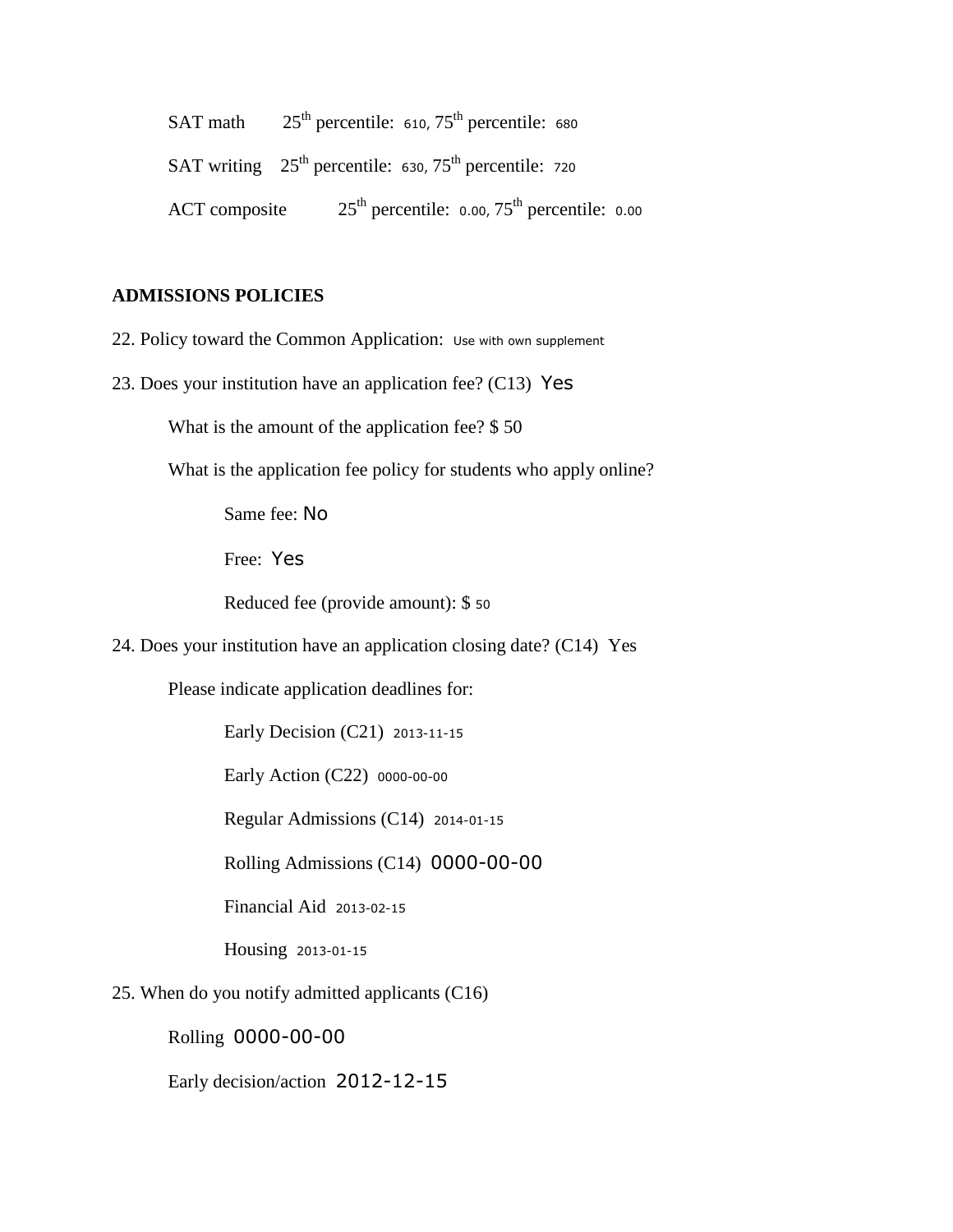Regular admissions 2013-04-01

26. Interviews:

Are campus interviews: optional

Are campus interviews: used in evaluating students

Are alumni interviews: optional

Are alumni interviews: used in evaluating students

27. Please list in descending order the eight schools with which you have the most applicant overlaps.

Shared Prospective Applicants:

- 1. Oberlin
- 2. Carleton
- 3. Middlebury
- 4. Brown U.
- 5. Vassar
- 6. Wesleyan U. (Connecticut)
- 7. Denison
- 8. Grinnell

#### **STUDENT LIFE**

28. What percentage of students reside in university housing? (F1) 98.00%

29. What percentage of men belong to fraternities? (F1) 14.00% Women to sororities? (F1) 16.00%

30. In what NCAA division do you compete in athletics? III

31. Which intercollegiate teams (men's and women's) are most competitive? Please list any athletic championships in the last two years. 30% of the students participate in varsity intercollegiate sports.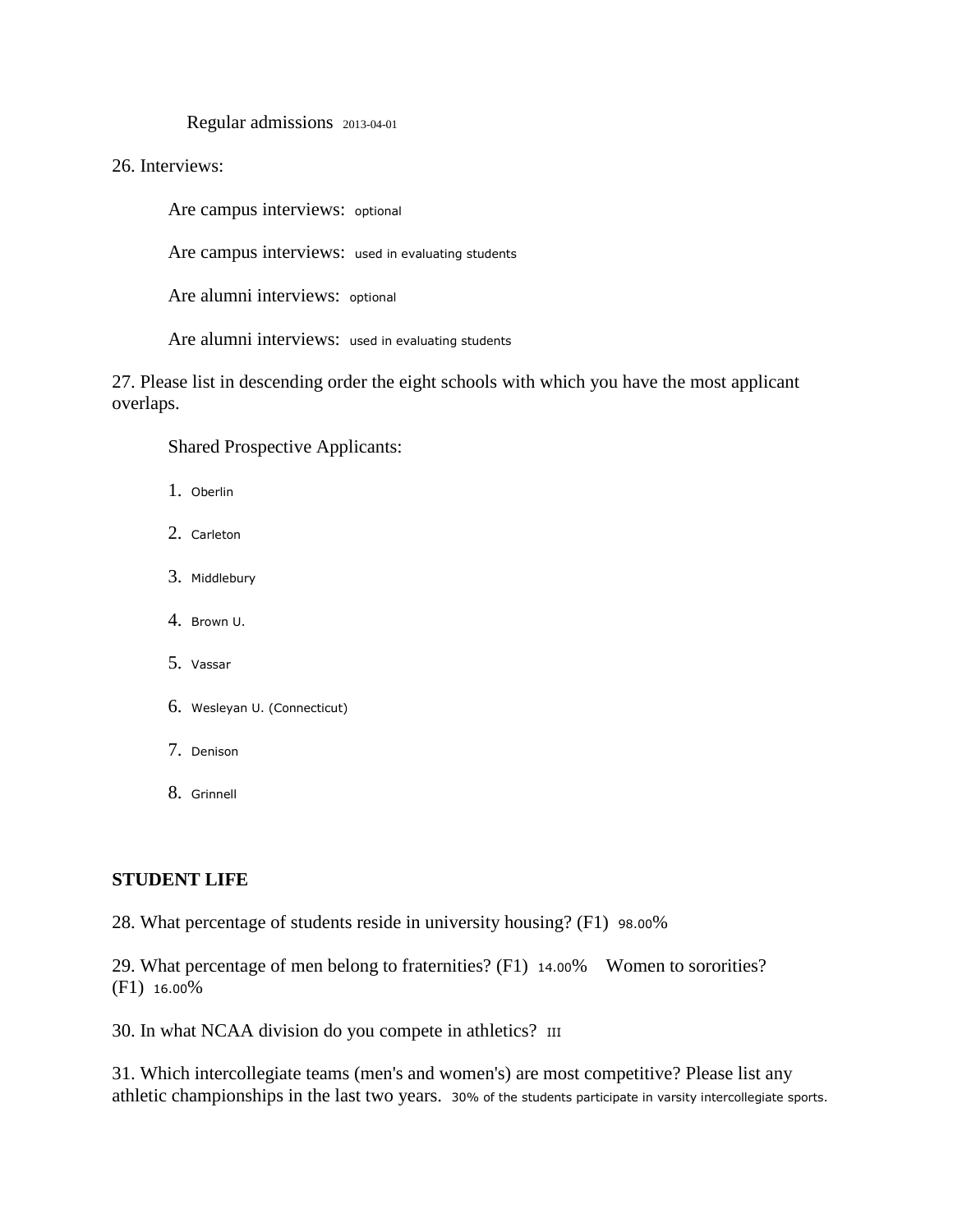Most competitive are: Men and Women's swim team (Men's NCAA Champions 2012-13) Men and Women's tennis team Men and Women's soccer team

32. Are there any other areas, such as debate or chess, where students at your school are competitive? Competitive clubs are: ultimate frisbee, men & women's rugby, men & women's soccer & squash, fencing, archery, ice hockey, equestrian, ballroom dance.

33. Please describe the recreational and intramural sports programs. Which are the most popular activities? What proportion of undergraduates participate? 35% of the students participate in recreational and intramural sports. Some of the most popular are basketball, ultimate frisbee, and volleyball.

## **FINANCIAL AID POLICIES**

34. What is the cost of attendance for the 2013-2014 academic year—total of tuition, required fees, room and board? (G1):

Private institutions: 43900

Public in-state: 0.00

Public out-of-state: 0.00

35. What percentage of your full-time degree-seeking undergraduate students receive financial aid from *any* source and thus do not pay the full sticker price for tuition, fees, and room and board? <sup>52</sup>%

36. If you offer non-need-based merit awards, what is the average award? \$12094.00

37. Percentage of this year's freshmen eligible for Pell Grants 9.00%

38. How many athletic scholarships do you offer? 0% In how many sports? 0

39. What percentage of your last graduating class borrowed at any time through any loan programs (federal, state, institutional, private)? (H4) 41%

40. Among those who borrowed, what was the average cumulative principal borrowed? (H5) \$ 20992

41. Do you offer financial aid to international students? yes

42. Do you have any special financial aid programs aimed at making your institution more affordable and accessible to incoming students such as replacing loans with grants or waiving costs for families below a certain income level? If so, please describe. (H15) See Newman's Own Foundation Scholarships at http://www.kenyon.edu/x10027.xml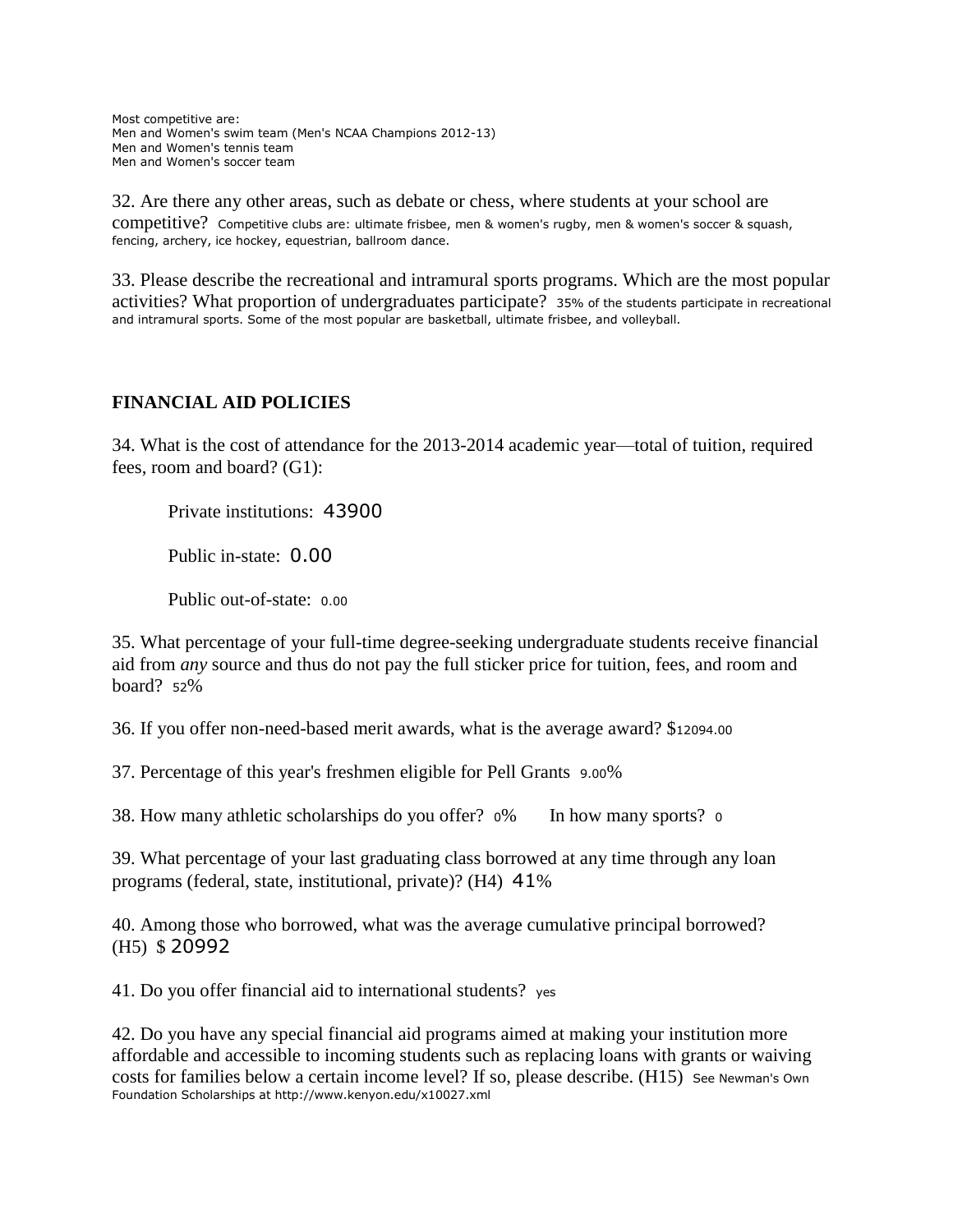### **ACADEMIC PROGRAMS**

43. What percentage of undergraduate class sections have (I3)

1 student 0.00%

2-19 students 68.05%

20-49 students 30.50%

44. What percentage of class sections taken by freshmen are taught by:

Senior faculty (full and associate professors, including visiting) 75.00%

Junior faculty (assistant professors) 25.00%

Graduate students, adjunct, or part-time faculty %

45. For the most recent graduating class, what were the five most popular majors (in descending order)?

- 1. English
- 2. Psychology
- 3. Economics
- 4. Political Science
- 5. History

46. What are some strong programs that may not attract large numbers of students?

### 1. Mathematics

- 2. Chemistry
- 3. Physics
- 4. Neuroscience
- 5. Microbiology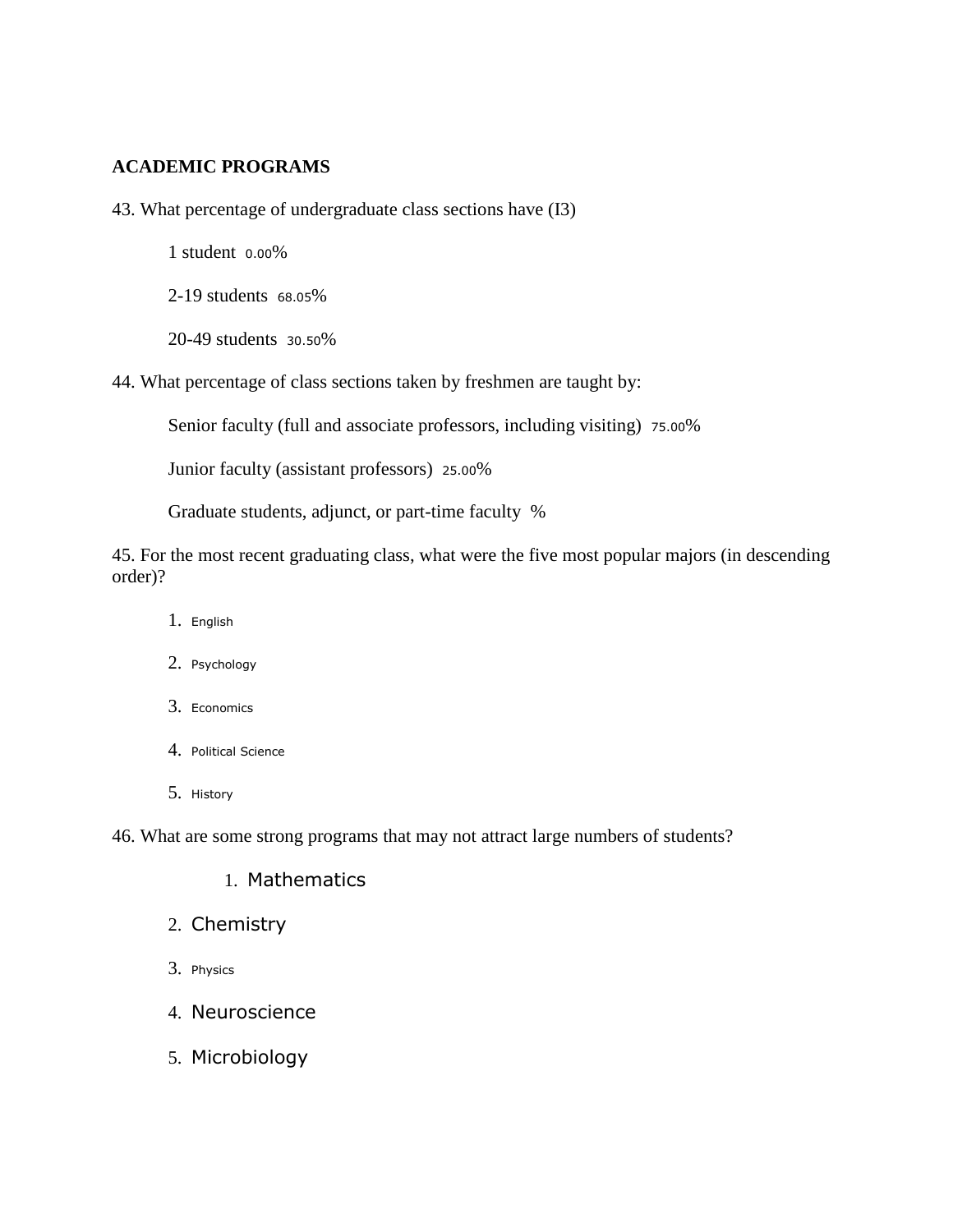47. Tell us about any signature academic programs that potential applicants should know about. Kenyon is noted for its emphasis on students' written and oral communication skills across the curriculum. Students in the natural sciences benefit from especially close collaborations with faculty members, both during the academic year and in the competitive Summer Science Scholar Program, in which they conduct research on a project of their own devising with a faculty mentor.

48. Study abroad: What proportion of undergraduates receive academic credit for study abroad during their four years? 50.00%

 Please tell us about the extent and nature of your study abroad programs. About half of every junior class studies off campus, spending either a semester or a full year away. You can choose from more than 150 programs in more than 50 countries. Kenyon sponsors its own programs in England, Italy, and Belize. There are also a number of programs that offer special opportunities elsewhere in the United States.

49. Please describe any recent changes, if any, in the general education requirements that all undergraduates must complete.

50. Have you made any other curriculum changes in the last two years; such as adding or dropping any programs? If so, please describe.

51. Following is a list of programs that some schools have started as ways to enhance the academic and overall quality of the undergraduate experience. If you have any of these programs please tell us about them.

"First year" programs for freshmen, such as freshmen seminars.

What proportion of freshmen participate? 0.00%

 "Capstone" programs in which seniors draw together what they have learned during the previous four years? See a description of Kenyon's Senior Exercise at: http://www.kenyon.edu/x7923.xml

What percentage of students participate? 100.00%

 Undergraduate research All students participate in research in their courses during their college career at Kenyon.

What percentage of students participate? 100.00 %

 Community service Each semester an Activities Fair is held on campus to allow students to explore volunteer possibilities in the surrounding community. A significant percentage of students participate.

What percentage of students become involved in community service during their four years? 0.00%

Living-learning communities?